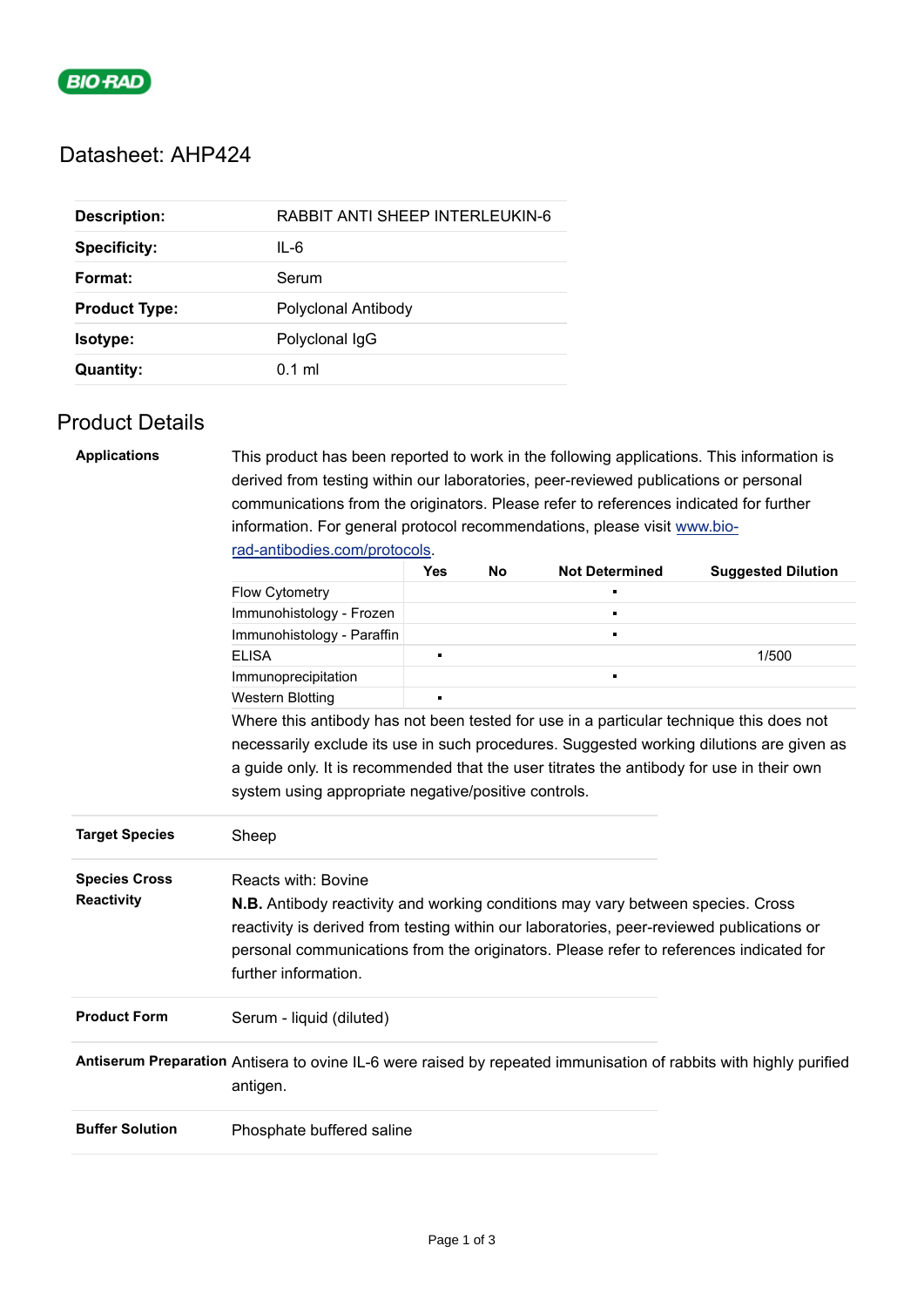| <b>Preservative</b><br><b>Stabilisers</b> | <0.1% Sodium Azide (NaN <sub>3</sub> )                                                                                                                                                                                                                                                                                                                                                                                                                                                                                                                                                                                                                                                                                                                                                                                                                                                                                                                                                                                                                                                                                                                                                                                                                                                                                                                                                                                                                                                                                                                                                                                                                                                                                                                                                                                                                                                                                                                                                                                                                                                                                                          |
|-------------------------------------------|-------------------------------------------------------------------------------------------------------------------------------------------------------------------------------------------------------------------------------------------------------------------------------------------------------------------------------------------------------------------------------------------------------------------------------------------------------------------------------------------------------------------------------------------------------------------------------------------------------------------------------------------------------------------------------------------------------------------------------------------------------------------------------------------------------------------------------------------------------------------------------------------------------------------------------------------------------------------------------------------------------------------------------------------------------------------------------------------------------------------------------------------------------------------------------------------------------------------------------------------------------------------------------------------------------------------------------------------------------------------------------------------------------------------------------------------------------------------------------------------------------------------------------------------------------------------------------------------------------------------------------------------------------------------------------------------------------------------------------------------------------------------------------------------------------------------------------------------------------------------------------------------------------------------------------------------------------------------------------------------------------------------------------------------------------------------------------------------------------------------------------------------------|
| Immunogen                                 | Recombinant IL-6.                                                                                                                                                                                                                                                                                                                                                                                                                                                                                                                                                                                                                                                                                                                                                                                                                                                                                                                                                                                                                                                                                                                                                                                                                                                                                                                                                                                                                                                                                                                                                                                                                                                                                                                                                                                                                                                                                                                                                                                                                                                                                                                               |
| <b>External Database</b><br>Links         | UniProt:<br><b>Related reagents</b><br>P <sub>29455</sub><br><b>Entrez Gene:</b>                                                                                                                                                                                                                                                                                                                                                                                                                                                                                                                                                                                                                                                                                                                                                                                                                                                                                                                                                                                                                                                                                                                                                                                                                                                                                                                                                                                                                                                                                                                                                                                                                                                                                                                                                                                                                                                                                                                                                                                                                                                                |
| <b>RRID</b>                               | 443406<br>IL6<br><b>Related reagents</b>                                                                                                                                                                                                                                                                                                                                                                                                                                                                                                                                                                                                                                                                                                                                                                                                                                                                                                                                                                                                                                                                                                                                                                                                                                                                                                                                                                                                                                                                                                                                                                                                                                                                                                                                                                                                                                                                                                                                                                                                                                                                                                        |
|                                           | AB_322150                                                                                                                                                                                                                                                                                                                                                                                                                                                                                                                                                                                                                                                                                                                                                                                                                                                                                                                                                                                                                                                                                                                                                                                                                                                                                                                                                                                                                                                                                                                                                                                                                                                                                                                                                                                                                                                                                                                                                                                                                                                                                                                                       |
| <b>Specificity</b>                        | Rabbit anti Ovine interleukin-6 antibody recognizes ovine interleukin-6 (IL-6). No cross-<br>reactivity is seen with ovine IL-1 beta, IL-8, MCP or TNF alpha.                                                                                                                                                                                                                                                                                                                                                                                                                                                                                                                                                                                                                                                                                                                                                                                                                                                                                                                                                                                                                                                                                                                                                                                                                                                                                                                                                                                                                                                                                                                                                                                                                                                                                                                                                                                                                                                                                                                                                                                   |
| <b>ELISA</b>                              | The antibody may be used in a sandwich ELISA as a detection reagent for ovine IL-6, in<br>combination with MCA1659 as a capture antibody.                                                                                                                                                                                                                                                                                                                                                                                                                                                                                                                                                                                                                                                                                                                                                                                                                                                                                                                                                                                                                                                                                                                                                                                                                                                                                                                                                                                                                                                                                                                                                                                                                                                                                                                                                                                                                                                                                                                                                                                                       |
| <b>References</b>                         | 1. Stephens, S. et al. (2003) Differences in cytokine synthesis by the subpopulations of<br>dendritic cells from afferent lymph. Immunology. 120: 48-57.<br>2. Herath, S. et al. (2009) Expression of genes associated with immunity in the<br>endometrium of cattle with disparate postpartum uterine disease and fertility. Reprod Biol<br>Endocrinol. 7: 55.<br>3. Wang, Z. et al. (2008) Acute hypercapnia improves indices of tissue oxygenation more<br>than dobutamine in septic shock. Am J Respir Crit Care Med. 177: 178-83.<br>4. Su, F. et al (2007) Beneficial effects of ethyl pyruvate in septic shock from peritonitis.<br>Arch Surg. 142: 166-71.<br>5. Karisnan, K. et al. (2015) Interleukin-1 Receptor Antagonist Protects against<br>Lipopolysaccharide Induced Diaphragm Weakness in Preterm Lambs. PLoS One. 10 (4):<br>e0124390.<br>6. Xu, A. et al. (2015) The Ovine Fetal and Placental Inflammatory Response to Umbilical<br>Cord Occlusions With Worsening Acidosis. Reprod Sci. 22 (11): 1409-20.<br>7. Dooley, L.M. et al. (2015) Effect of mesenchymal precursor cells on the systemic<br>inflammatory response and endothelial dysfunction in an ovine model of collagen-induced<br>arthritis. PLoS One. 10 (5): e0124144.<br>8. Herry, C.L. et al. (2016) Temporal Patterns in Sheep Fetal Heart Rate Variability<br>Correlate to Systemic Cytokine Inflammatory Response: A Methodological Exploration of<br>Monitoring Potential Using Complex Signals Bioinformatics. PLoS One. 11 (4): e0153515.<br>9. Westover, A. et al. (2017) Effect of Human Amnion Epithelial Cells on the Acute<br>Inflammatory Response in Fetal Sheep. Front Physiol. 8: 871.<br>10. Castel, A. et al. (2021) Recording and manipulation of vagus nerve electrical activity in<br>chronically instrumented unanesthetized near term fetal sheep. J Neurosci Methods. 360:<br>109257.<br>11. Cao, M. (2022) The vagus nerve regulates immunometabolic homeostasis in the ovine<br>fetus near term: impact on terminal ileum arXiv:2203.14967<br>12. Damiano, S. et al. (2022) Red orange and lemon extract preserve from oxidative |